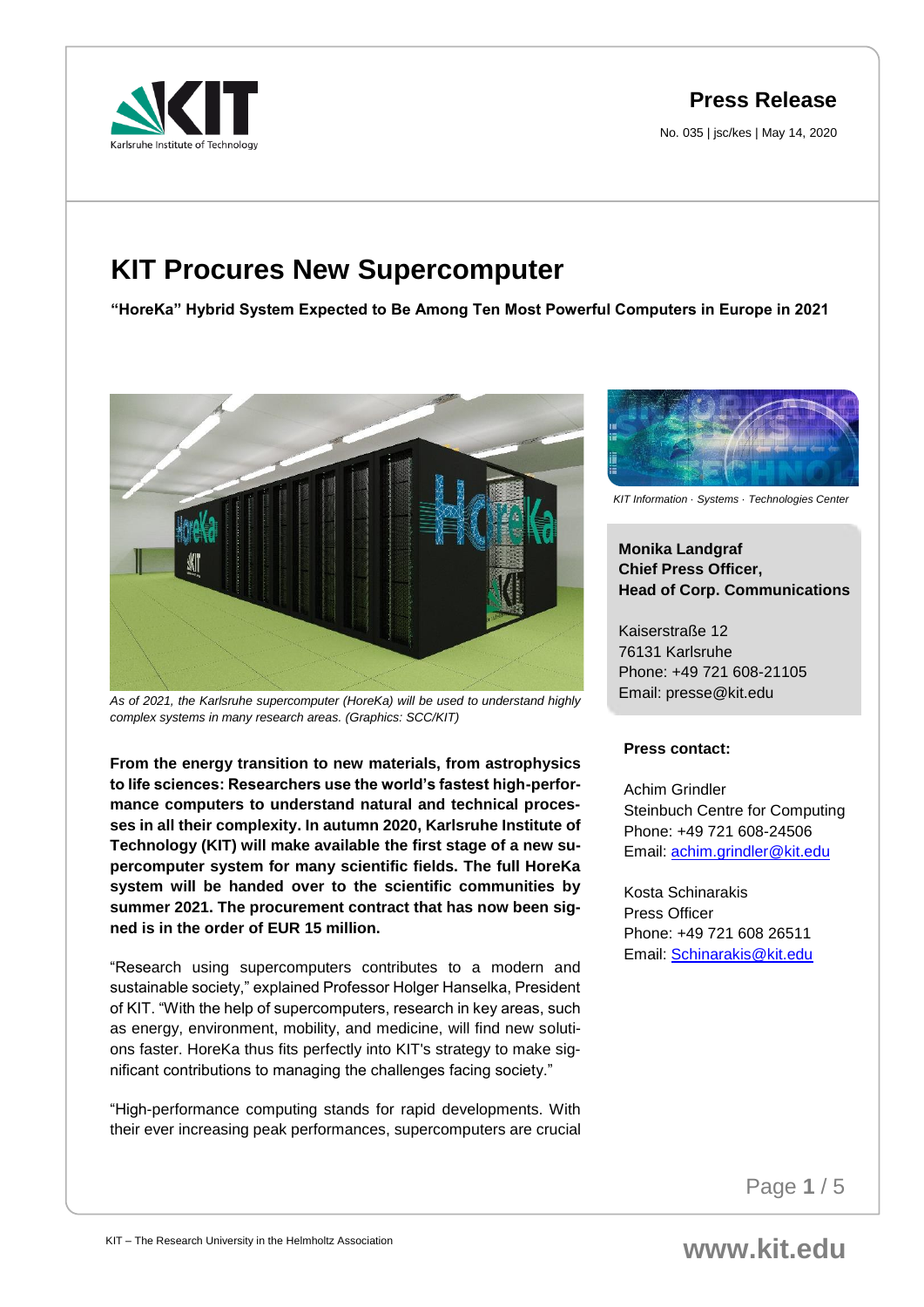

to both leading-edge research and the development of innovative products and processes in key economic areas. Thanks to institutions like KIT, Baden-Württemberg is a European leader in supercomputing and internationally competitive in this area. It is not only the impressive computing power of the machines, but also the concentrated methodological expertise that enables our computer-assisted top-level research to achieve breathtaking results," said Baden-Wuerttemberg Science Minister Theresia Bauer.

The new "Hochleistungrechner Karlsruhe" (German for Karlsruhe high-performance computer), HoreKa for short, is expected to be one of the ten most powerful computers in Europe in 2021 and will have a computing power of more than 17 PetaFLOPS - 17 quadrillion computing operations per second, which corresponds to the performance of more than 150,000 laptops.

The system will be available to scientists from all over Germany. Thanks to the new supercomputer, researchers in the areas of materials sciences, earth system science, energy and mobility research in engineering, life sciences and particle and astroparticle physics will be able to gain a more detailed understanding of highly complex natural and technical processes. Of course, HoreKa can also be used by scientists studying the SARS-CoV-2 virus and, thus, will contribute to fighting the COVID-19 disease.

### **Computing and Storage Go Hand in Hand**

With HoreKa, researchers can analyze far more details in larger systems, thereby extending normal simulations to so-called multiscale simulations. "Climate simulations and Earth system models, for example, will achieve much finer resolutions and, thus, a higher level of detail," explains Professor Martin Frank, Director of the Steinbuch Centre for Computing (SCC) of KIT. "However, in addition to pure computing power, the demands on file systems are also increasing in terms of both capacity and latency. With HoreKa, we are consistently continuing the strategic orientation of SCC towards data-intensive computing".

"Currently, highly diverse technical developments are taking place on the hardware market," says Dr. Jennifer Schröter, Head of the Highperformance Computing Group of SCC. "Our technical requirements were demanding, but the tendering process was deliberately kept open with respect to the exact technologies used to give our bidders the opportunity to design the most powerful systems possible."

# **Two Innovative Chip Technologies – One High-Performance System**

The result is an innovative hybrid system with almost 60.000 nextgeneration Intel Xeon Scalable Processor cores and 220 terabytes of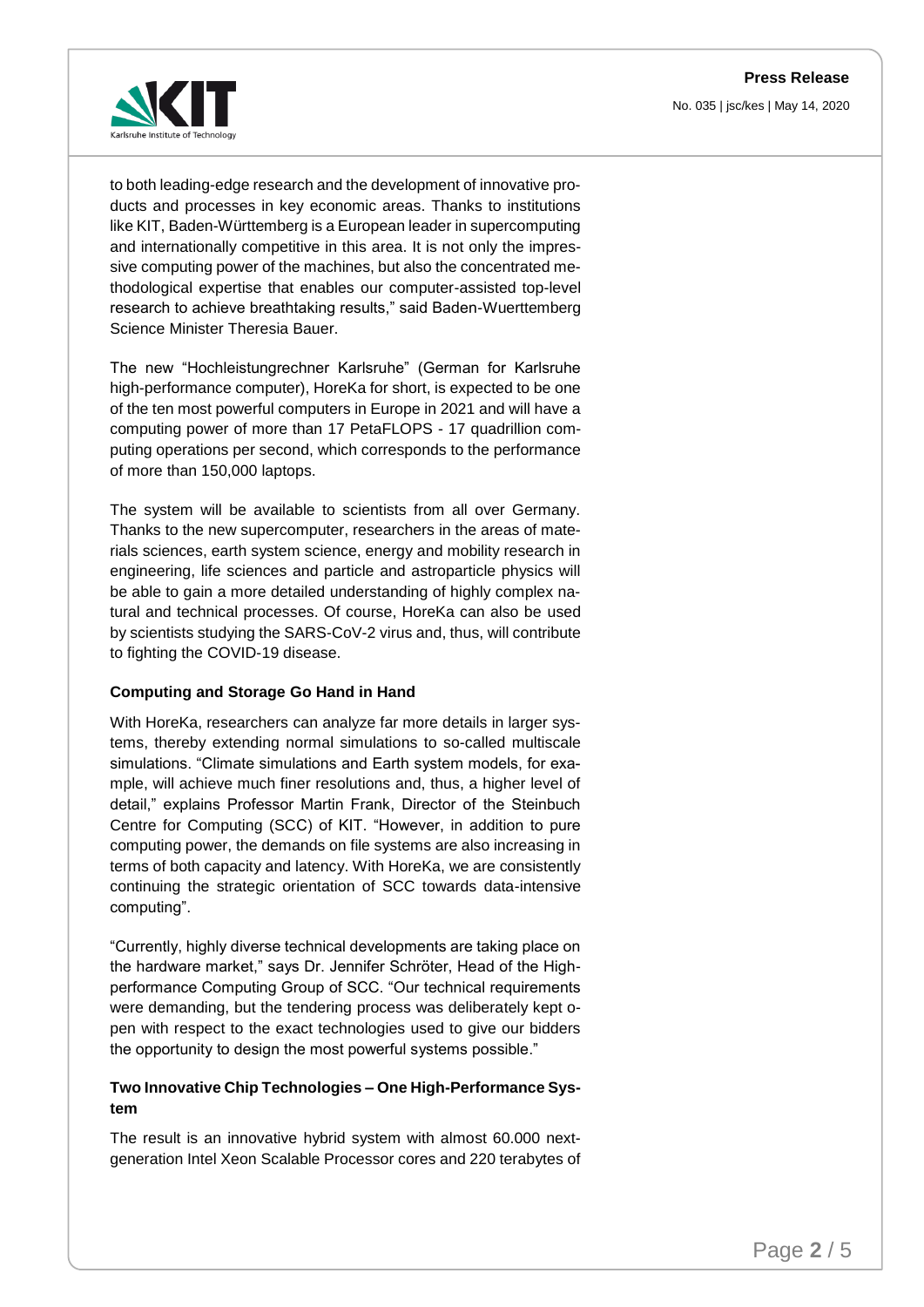

main memory as well as 740 NVIDIA A100 Tensor Core GPUs. A non-blocking NVIDIA Mellanox InfiniBand HDR network with 200 GBit/s per port is used for communication between the nodes. Two Spectrum Scale parallel file systems offer a total storage capacity of more than 15 petabytes. The computer systems are made by Lenovo, while general contractor pro-com Datensysteme GmbH from Eislingen near Stuttgart is responsible for project coordination, system integration, delivery, and customer support.

"We are looking forward to putting this system into operation together with our partners Lenovo and KIT and to handing it over to the users," says Oliver Kill, Managing Director of pro-com. With HoreKa, pro-com is not only celebrating its 30th anniversary in 2020, but also the largest order in the company's history.

### **Machine Learning Supports Human Researchers**

"Artificial intelligence and machine learning can dramatically accelerate scientific computations in the most significant areas of research, where the world's problems are being solved," says Marc Hamilton, Vice-President of Solutions Architecture and Engineering at NVIDIA. "NVIDIA A100 Tensor Core GPUs further support this accelerated research, and together with NVIDIA Mellanox InfiniBand technology, KIT's new supercomputer will speed up scientific discovery for a broad range of important research."

Another central aspect in the system design has been the enormous amount of data generated by scientific research projects. Depending on the application, several hundred terabytes of data can be generated by a single simulation. To keep up with the growing amounts of data, the computing nodes, the InfiniBand network, and the parallel file systems of HoreKa each will provide up to four times the throughput of its predecessor system, ForHLR.

A multi-level data storage concept will guarantee high-throughput processing of data on external storage systems. With a data rate of up to 45 GByte/s, HoreKa will also be connected to the "Large Scale Data Facility" (LSDF) of the SCC which has been providing a modern infrastructure for the storage, administration, archiving, and analysis of research data since 2010.

#### **Award-winning Energy Efficiency**

HoreKa will be installed in a state-of-the-art data center constructed for its predecessor ForHLR on KIT's Campus North in 2015. The award-winning, energy-efficient hot water cooling concept based on the Lenovo Neptune Direct Water Cooling (DWC) technology will also be used for the new system.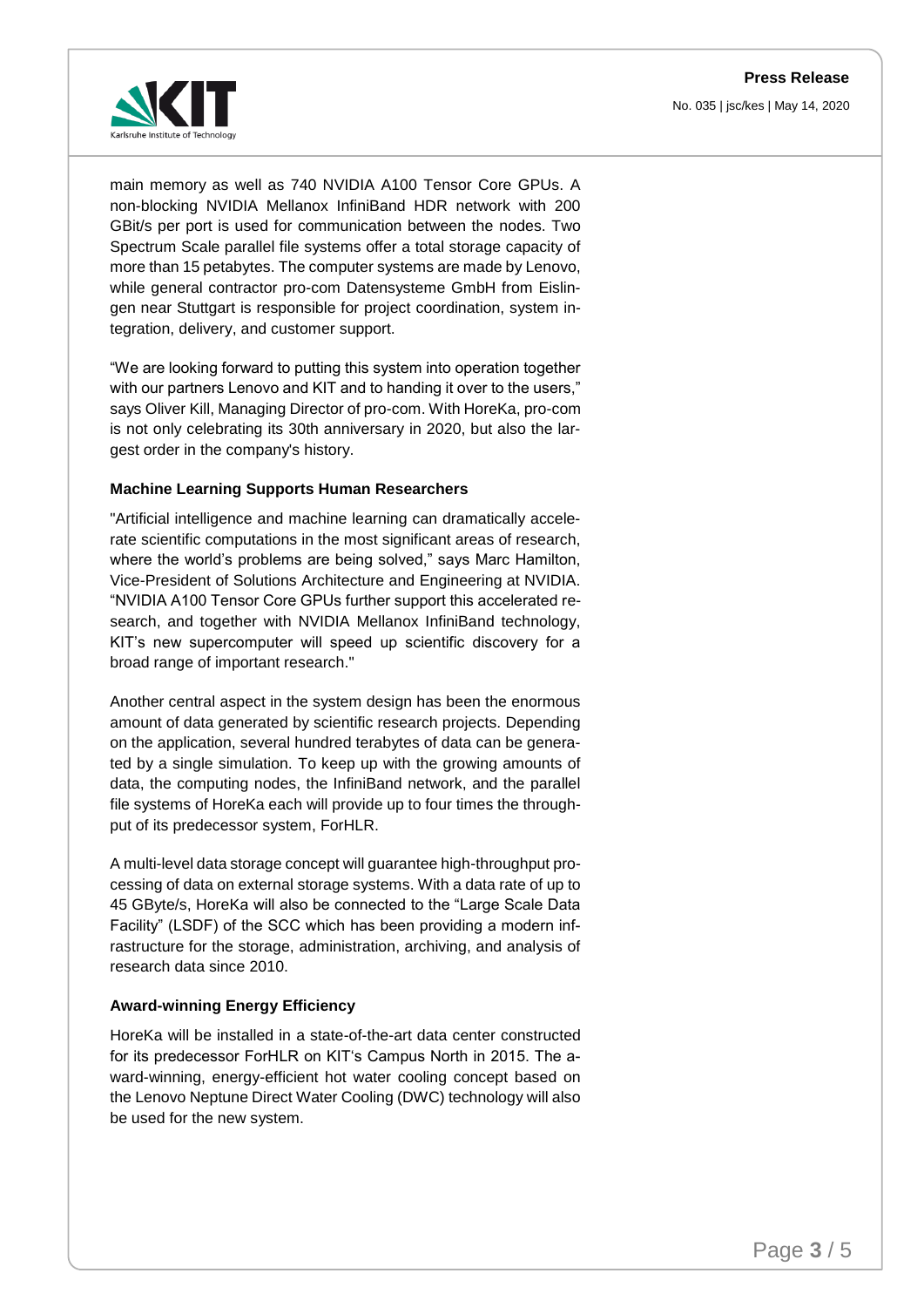

The SCC employees chose the name HoreKa in reference to "GridKa", the "Grid Computing Centre Karlsruhe". It is also located at SCC and has successfully provided data storage and analysis capacities for large-scale experiments all over the world, including the Large Hadron Collider (LHC) at CERN in Switzerland, for more than 15 years. One of GridKa's greatest successes is its participation in the discovery of the Higgs particle in July 2012. GridKa is the largest and most powerful data center of its kind.

More information about HoreKa: <https://www.scc.kit.edu/en/services/horeka.php>

More information on COVID-19 research at KIT: [https://www.kit.edu/kit/corona-pandemie-forschung-und-hilfsaktivi](https://www.kit.edu/kit/corona-pandemie-forschung-und-hilfsaktivitaeten-am-kit.php)[taeten-am-kit.php](https://www.kit.edu/kit/corona-pandemie-forschung-und-hilfsaktivitaeten-am-kit.php) (in German)

#### <https://www.scc.kit.edu/en/aboutus/13531.php>

With bwUniCluster 2.0, KIT operates a second supercomputer as a state service: [https://www.scc.kit.edu/en/services/bwUniCluster\\_2.0.php](https://www.scc.kit.edu/en/services/bwUniCluster_2.0.php)

## **About SCC**

The Steinbuch Centre for Computing was founded in 2008 as a merger of the computing centers of the University of Karlsruhe and the Karlsruhe Research Center. As a center for data-intensive computing and the analysis of large-scale data as well as an innovative and agile IT service provider, the SCC operates large-scale equipment for scientific high-performance computing and data-intensive science, including the supercomputer ForHLR, the bwUniCluster 2.0, and the Grid Computing Centre Karlsruhe (GridKa). SCC's 250 employees also operate the campus-wide information and communication infrastructure and provide numerous other services for students, lecturers, and scientists at KIT, in Baden-Württemberg, and all over the world.

**More about the KIT Information · Systems · Technologies Center: [http://www.kcist.kit.edu](http://www.kcist.kit.edu/)**

Being "The Research University in the Helmholtz-Association", **KIT creates and imparts knowledge for the society and the environment. It is the objective to make significant contributions to the global challenges in the fields of energy, mobility and information. For this, about 9,300 employees cooperate in a broad range of disciplines in natural sciences, engineering sciences, economics, and the humanities and social sciences. KIT prepares its 24,400 students for responsible tasks in society,**